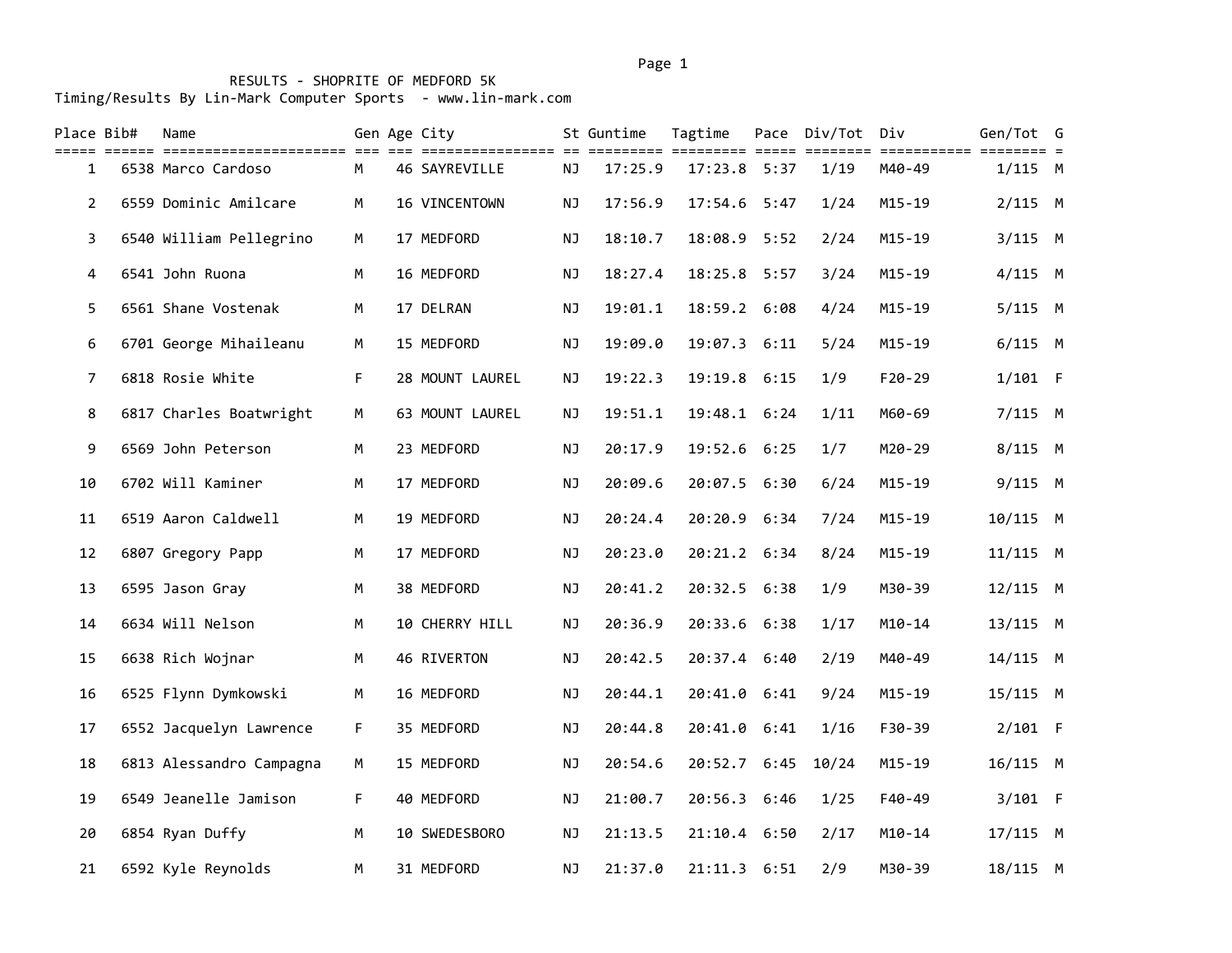| 22 | 6851 Kevin Fennimore   | M  | 22 MOUNT EPHRAIM | NJ. | 21:21.7 | 21:15.4 6:52       | 2/7  | M20-29   | 19/115 M   |  |
|----|------------------------|----|------------------|-----|---------|--------------------|------|----------|------------|--|
| 23 | 6578 Ryan Czechowski   | M  | 13 MEDFORD       | NJ. | 21:19.7 | 21:16.0 6:52       | 3/17 | M10-14   | 20/115 M   |  |
| 24 | 6826 Lindsey Krautwald | F. | 29 MOUNT ROYAL   | ΝJ  | 21:46.3 | 21:42.3 7:01       | 2/9  | $F20-29$ | 4/101 F    |  |
| 25 | 6808 Cooper Grabowski  | M  | 16 MEDFORD       | NJ. | 21:57.1 | 21:54.0 7:04 11/24 |      | M15-19   | $21/115$ M |  |

Page 2

| Place Bib# | Name                                           |    | Gen Age City         |           | St Guntime | Tagtime            | Pace Div/Tot | Div                | Gen/Tot G  |  |
|------------|------------------------------------------------|----|----------------------|-----------|------------|--------------------|--------------|--------------------|------------|--|
| 26         | =======================<br>6825 Benjamin David | M  | 42 MOUNT LAUREL      | NJ        | 22:01.6    | 21:57.3 7:05       | 3/19         | ========<br>M40-49 | $22/115$ M |  |
| 27         | 6806 Harrison Hoag                             | M  | 16 MEDFORD           | ΝJ        | 22:02.9    | 21:59.6 7:06       | 12/24        | $M15 - 19$         | 23/115 M   |  |
| 28         | 6542 Kate Ruona                                | F  | 15 MEDFORD           | <b>NJ</b> | 22:03.3    | 21:59.6 7:06       | 1/4          | $F15-19$           | $5/101$ F  |  |
| 29         | 6713 Eddie George                              | M  | 10 RIVERSIDE         | <b>NJ</b> | 22:05.8    | 22:00.5 7:06       | 4/17         | $M10-14$           | 24/115 M   |  |
| 30         | 6845 Harry Moore                               | M  | <b>18 VINCENTOWN</b> | <b>NJ</b> | 22:10.2    | 22:01.1 7:07 13/24 |              | $M15 - 19$         | 25/115 M   |  |
| 31         | 6602 Silvia Andrews                            | F. | 45 MEDFORD           | NJ        | 22:06.2    | $22:01.7$ 7:07     | 2/25         | F40-49             | $6/101$ F  |  |
| 32         | 6768 Derek Livingston                          | M  | 44 MEDFORD           | <b>NJ</b> | 22:37.6    | $22:33.0$ 7:17     | 4/19         | M40-49             | 26/115 M   |  |
| 33         | 6624 Mindy Patterson                           | F  | 43 ATCO              | <b>NJ</b> | 22:58.6    | $22:33.3$ 7:17     | 3/25         | F40-49             | 7/101 F    |  |
| 34         | 6849 Isabella Suarez                           | F  | 8 WILLIAMSTOWN       | <b>NJ</b> | 22:42.1    | $22:37.3$ 7:18     | 1/5          | F9&UNDER           | 8/101 F    |  |
| 35         | 6575 Shruti Biggiani                           | F. | 49 MEDFORD           | <b>NJ</b> | 23:14.9    | 22:38.6 7:19       | 4/25         | F40-49             | $9/101$ F  |  |
| 36         | 6640 Kaitlin McGowan                           | F. | 25 MEDFORD           | <b>NJ</b> | 22:43.7    | 22:39.5 7:19       | 3/9          | $F20-29$           | 10/101 F   |  |
| 37         | 6511 Elijah Nix                                | M  | 14 MEDFORD           | NJ.       | 22:44.5    | 22:40.5 7:19       | 5/17         | $M10-14$           | 27/115 M   |  |
| 38         | 6586 Samantha Freas                            | F  | 24 MEDFORD           | <b>NJ</b> | 22:54.0    | $22:47.9$ 7:22     | 4/9          | $F20-29$           | 11/101 F   |  |
| 39         | 6805 Dan Franco                                | M  | 25 RIVERSIDE         | <b>NJ</b> | 23:08.8    | 23:05.6 7:27       | 3/7          | M20-29             | 28/115 M   |  |
| 40         | 6627 Kevin Miller                              | M  | 53 TARRYTOWN         | <b>NY</b> | 23:15.6    | 23:06.3 7:28       | 1/20         | M50-59             | 29/115 M   |  |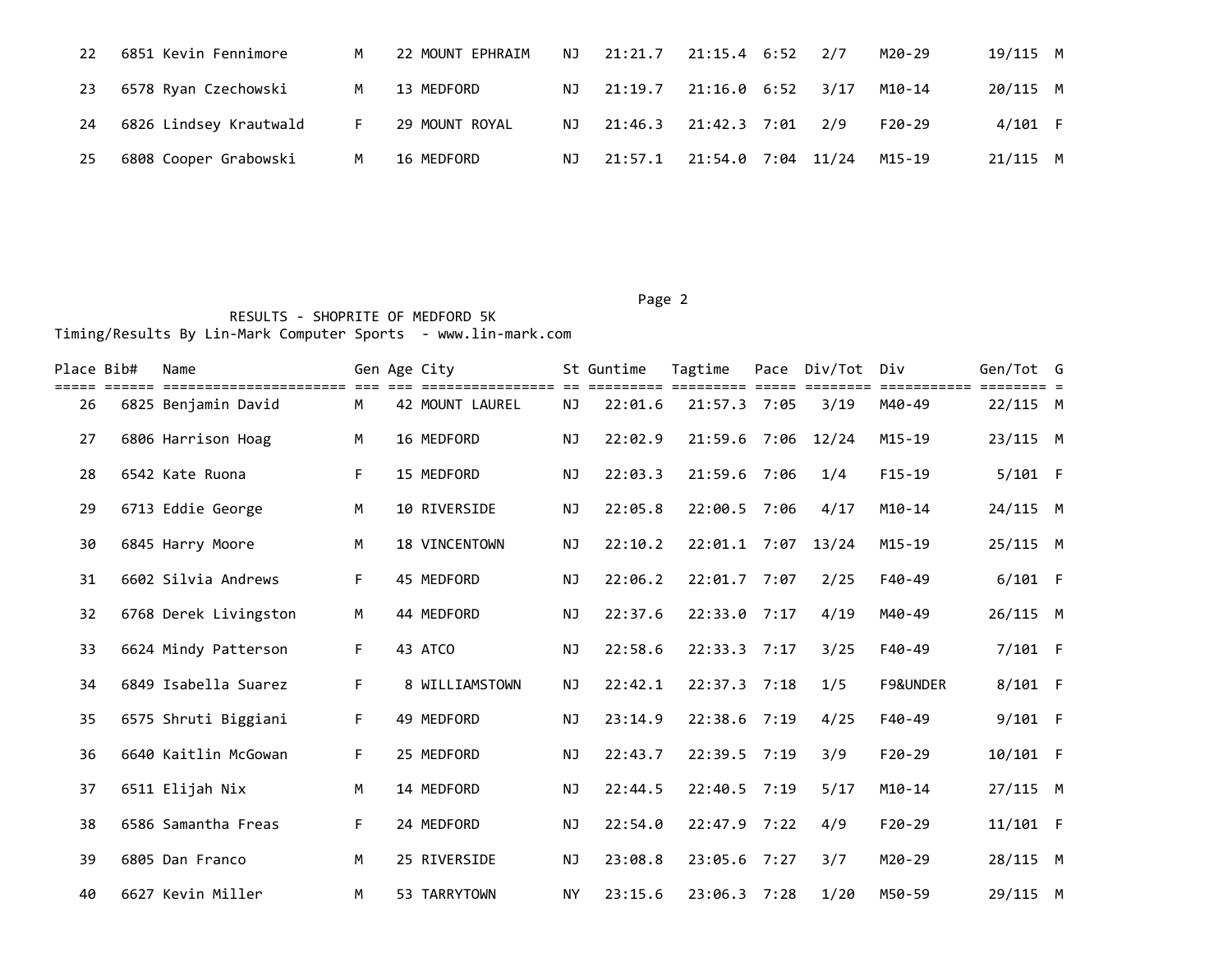| 41 | 6809 Sean Rankin        | M  | 17 MEDFORD             | ΝJ        | 23:17.9 | 23:14.8 7:30 14/24 |      | M15-19   | 30/115 M   |  |
|----|-------------------------|----|------------------------|-----------|---------|--------------------|------|----------|------------|--|
| 42 | 6823 Temesgen Armstrong | M  | 16 RIVERSIDE           | ΝJ        | 23:24.7 | 23:17.3 7:31 15/24 |      | M15-19   | 31/115 M   |  |
| 43 | 6529 Jonah Worrell      | M  | <b>18 VINCENTOWN</b>   | <b>NJ</b> | 23:34.6 | 23:25.7 7:34 16/24 |      | M15-19   | 32/115 M   |  |
| 44 | 6856 Anthony Razo       | M  | 60 VINCENTOWN          | ΝJ        | 23:31.9 | 23:28.5 7:35       | 2/11 | M60-69   | 33/115 M   |  |
| 45 | 6530 Amanda McNally     | F. | 17 VINCENTOWN          | NJ.       | 23:42.4 | 23:32.8 7:36       | 2/4  | $F15-19$ | $12/101$ F |  |
| 46 | 6557 Nicole Tellechea   | F. | 13 MEDFORD             | NJ.       | 23:53.3 | $23:49.7$ $7:42$   | 1/15 | $F10-14$ | $13/101$ F |  |
| 47 | 6590 Michael O'Brien    | M  | <b>30 MOUNT LAUREL</b> | NJ.       | 23:57.2 | $23:51.4$ 7:42     | 3/9  | M30-39   | 34/115 M   |  |
| 48 | 6816 Michelangelo Ricci | M  | 66 MOUNT LAUREL        | NJ.       | 24:00.7 | $23:56.0$ 7:44     | 3/11 | M60-69   | 35/115 M   |  |
| 49 | 6791 Don Muff           | м  | 40 WEST BERLIN         | ΝJ        | 24:41.6 | 23:58.4 7:44       | 5/19 | M40-49   | 36/115 M   |  |
| 50 | 6548 Daniel Favilla     | м  | 50 MEDFORD             | NJ        | 24:02.3 | 23:58.5 7:44       | 2/20 | M50-59   | 37/115 M   |  |

Page 3 and 2012 and 2012 and 2012 and 2012 and 2012 and 2012 and 2012 and 2012 and 2012 and 2012 and 2012 and

| Place Bib# |      | Name                    |    | Gen Age City    |     | St Guntime | Tagtime      | Pace Div/Tot Div |          | Gen/Tot G  |  |
|------------|------|-------------------------|----|-----------------|-----|------------|--------------|------------------|----------|------------|--|
| 51         |      | 6789 Noah Muff          | M  | 7 WEST BERLIN   | ΝJ  | 24:41.6    | 23:58.6 7:45 | 1/4              | M9&UNDER | 38/115 M   |  |
| 52         |      | 6792 Thomas Duffy       | M  | 45 CHESTERFIELD | ΝJ  | 24:11.2    | 24:09.2 7:48 | 6/19             | M40-49   | 39/115 M   |  |
| 53         |      | 6793 Abby Duffy         | F. | 13 CHESTERFIELD | NJ. | 24:13.6    | 24:10.7 7:48 | 2/15             | $F10-14$ | 14/101 F   |  |
| 54         |      | 6847 Jennifer Suarez    | F. | 42 WILLIAMSTOWN | ΝJ  | 24:23.7    | 24:16.7 7:50 | 5/25             | F40-49   | 15/101 F   |  |
| 55         |      | 6654 Alexander Lonardo  | M  | 10 RIVERTON     | ΝJ  | 24:29.8    | 24:24.8 7:53 | 6/17             | M10-14   | 40/115 M   |  |
| 56         |      | 6532 Michael Corsner    | M  | 36 MEDFORD      | ΝJ  | 24:35.8    | 24:25.7 7:53 | 4/9              | M30-39   | $41/115$ M |  |
| 57         |      | 6619 Isabella Dekluyver | F. | 17 HADDONFIELD  | ΝJ  | 24:33.2    | 24:26.1 7:53 | 3/4              | $F15-19$ | $16/101$ F |  |
| 58         | 6543 |                         |    |                 |     | 24:54.4    | 24:41.1 7:58 |                  |          |            |  |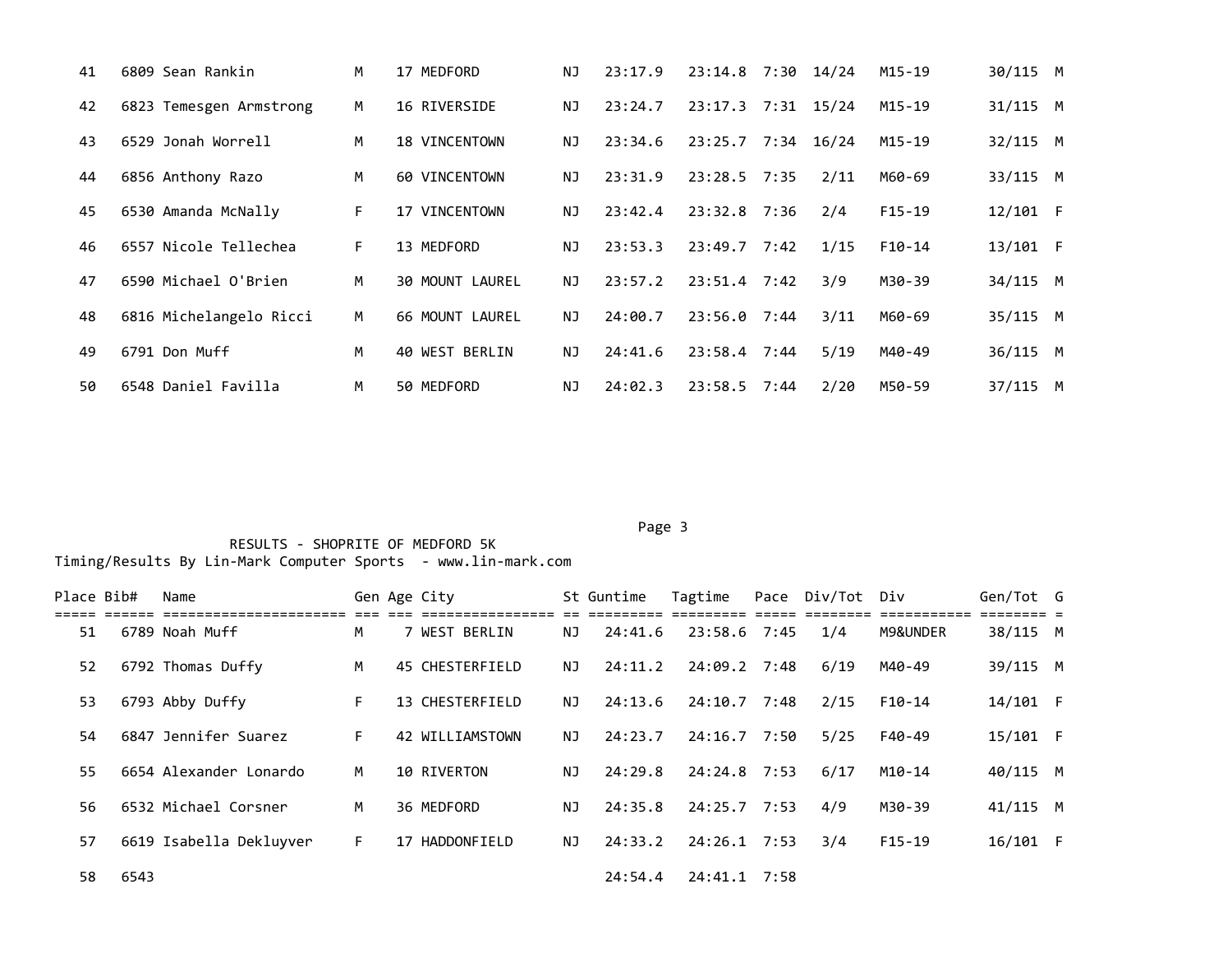| 59 |                   | 6605 Robert Lockhart    | М  | 37 MEDFORD             | NJ        | 25:06.8 | 24:46.5 8:00       | 5/9   | M30-39     | 42/115 M |  |
|----|-------------------|-------------------------|----|------------------------|-----------|---------|--------------------|-------|------------|----------|--|
| 60 | 6520 Andrew Duffy |                         | M  | 13 MEDFORD             | NJ        | 24:58.3 | 24:48.7 8:01       | 7/17  | $M10 - 14$ | 43/115 M |  |
| 61 |                   | 6827 Andrew Baumgartner | M  | 41 MARLTON             | NJ        | 25:00.4 | 24:52.7 8:02       | 7/19  | M40-49     | 44/115 M |  |
| 62 | 6633 Ted Laarkamp |                         | М  | 53 VINCENTOWN          | NJ        | 25:08.4 | 24:53.9 8:02       | 3/20  | M50-59     | 45/115 M |  |
| 63 | 6564 Royce Jacobs |                         | M  | 14 MEDFORD             | <b>NJ</b> | 25:03.1 | 25:00.7 8:05       | 8/17  | $M10 - 14$ | 46/115 M |  |
| 64 |                   | 6765 Jeremy George      | M  | 9 RIVERSIDE            | NJ        | 25:12.2 | 25:06.6 8:06       | 2/4   | M9&UNDER   | 47/115 M |  |
| 65 |                   | 6786 Patrick Dungee     | M  | 40 MEDFORD             | NJ        | 25:15.6 | 25:08.0 8:07       | 8/19  | M40-49     | 48/115 M |  |
| 66 |                   | 6503 Joseph Currie      | M  | 69 MEDFORD             | NJ        | 25:22.9 | 25:13.6 8:09       | 4/11  | M60-69     | 49/115 M |  |
| 67 | 6773 Billy Hess   |                         | M  | 19 VINCENTOWN          | <b>NJ</b> | 25:24.3 | 25:15.2 8:09       | 17/24 | $M15 - 19$ | 50/115 M |  |
| 68 | 6775 Austin Haver |                         | M  | 18 TABERNACLE          | NJ        | 25:25.1 | $25:16.2$ 8:10     | 18/24 | $M15 - 19$ | 51/115 M |  |
| 69 |                   | 6507 Abigail Doron      | F. | 29 MEDFORD             | NJ        | 25:24.9 | 25:18.8 8:10       | 5/9   | F20-29     | 17/101 F |  |
| 70 | 6512 Mark Stone   |                         | M  | 58 MEDFORD             | <b>NJ</b> | 25:33.3 | 25:21.6 8:11       | 4/20  | M50-59     | 52/115 M |  |
| 71 |                   | 6596 Justin Schuman     | M  | 28 HUNTINGTON STATI NY |           | 25:51.9 | 25:25.9 8:13       | 4/7   | M20-29     | 53/115 M |  |
| 72 | 6759 John Blahut  |                         | M  | 14 MEDFORD             | NJ        | 25:29.6 | 25:26.1 8:13       | 9/17  | $M10-14$   | 54/115 M |  |
| 73 | 6581 George Horan |                         | M  | 64 COLLINGSWOOD        | ΝJ        | 25:38.2 | 25:29.5 8:14       | 5/11  | M60-69     | 55/115 M |  |
| 74 |                   | 6587 Danielle Boyd      | F  | 30 VINCENTOWN          | <b>NJ</b> | 26:03.8 | 25:31.0 8:14       | 2/16  | F30-39     | 18/101 F |  |
| 75 | 6835 Luke Rath    |                         | M  | 12 VINCENTOWN          | <b>NJ</b> | 25:37.9 | 25:31.3 8:14 10/17 |       | $M10-14$   | 56/115 M |  |

Page 4 and the state of the state of the state of the state of the state of the state of the state of the state of the state of the state of the state of the state of the state of the state of the state of the state of the RESULTS - SHOPRITE OF MEDFORD 5K Timing/Results By Lin-Mark Computer Sports - www.lin-mark.com

|    | Place Bib# | Name                  |   | Gen Age City  | St Guntime Tagtime Pace Div/Tot Div |                    |  |        | Gen/Tot G |  |
|----|------------|-----------------------|---|---------------|-------------------------------------|--------------------|--|--------|-----------|--|
|    |            |                       |   |               |                                     |                    |  |        |           |  |
| 76 |            | 6829 Spence Epstein   |   | M 53 MEDFORD  | NJ 25:49.4 25:35.9 8:16 5/20        |                    |  | M50-59 | 57/115 M  |  |
|    |            | 6839 Christopher Rath | M | 11 VINCENTOWN | 25:43.1                             | 25:36.7 8:16 11/17 |  | M10-14 | 58/115 M  |  |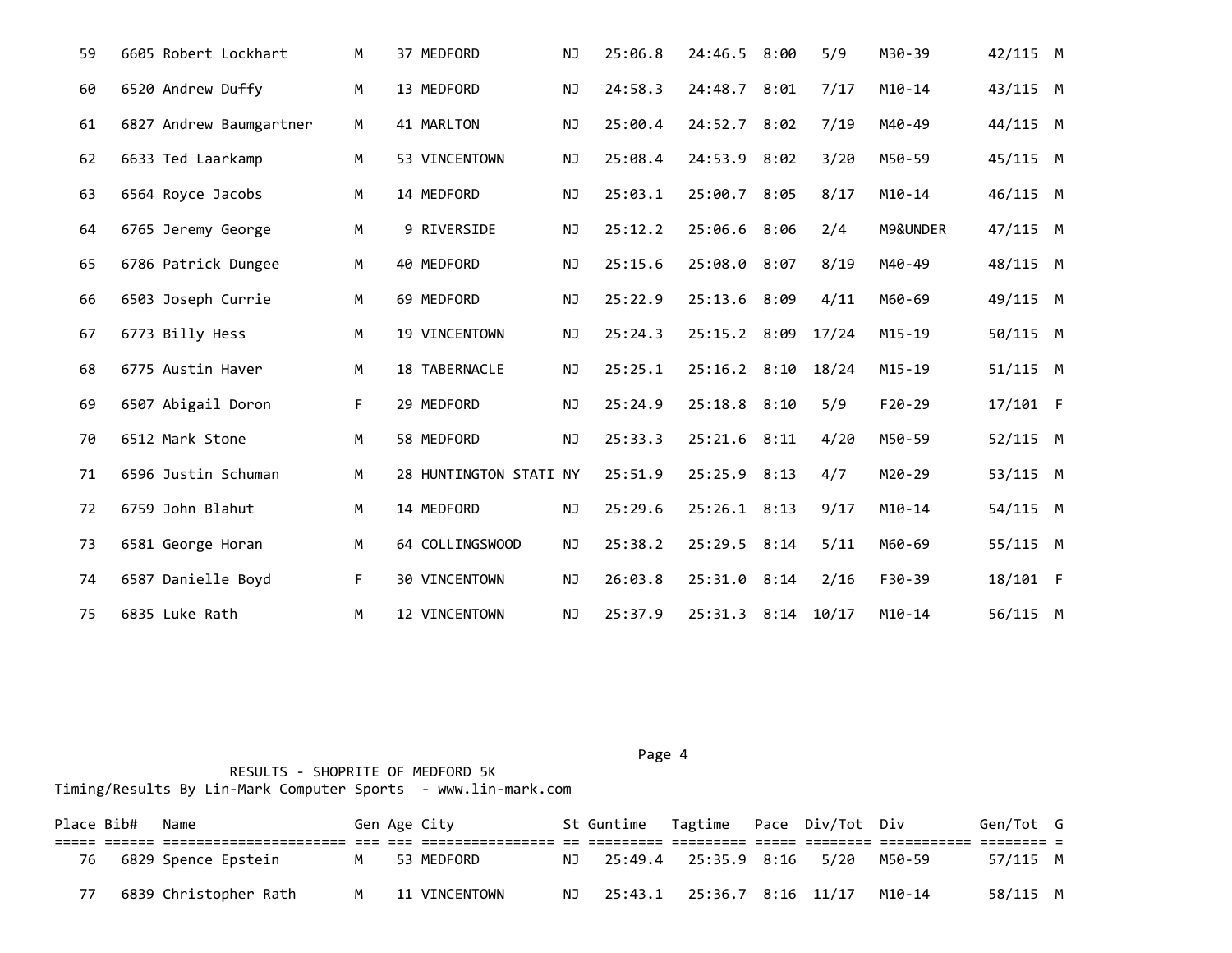| 78  | 6523 Thomas Dymkowski  | М  | 49 MEDFORD      | ΝJ        | 25:47.8 | 25:37.4 8:16       | 9/19  | M40-49     | 59/115 M   |  |
|-----|------------------------|----|-----------------|-----------|---------|--------------------|-------|------------|------------|--|
| 79  | 6617 Dirk De Kluyver   | M  | 52 HADDONFIELD  | ΝJ        | 25:50.9 | 25:38.3 8:17       | 6/20  | M50-59     | 60/115 M   |  |
| 80  | 6760 Cj Keleher        | M  | 15 MEDFORD      | ΝJ        | 25:44.3 | 25:41.5 8:18 19/24 |       | $M15 - 19$ | 61/115 M   |  |
| 81  | 6585 Tom Cusack        | M  | 43 MEDFORD      | ΝJ        | 26:01.2 | 25:44.4 8:19       | 10/19 | M40-49     | 62/115 M   |  |
| 82  | 6635 Sam Klym          | F  | 28 MEDFORD      | ΝJ        | 26:06.0 | 25:49.1 8:20       | 6/9   | F20-29     | 19/101 F   |  |
| 83  | 6706 Tom Fenton        | M  | 28 VINCENTOWN   | ΝJ        | 26:05.9 | 25:49.3 8:20       | 5/7   | M20-29     | 63/115 M   |  |
| 84  | 6819 Matthew Watkins   | M  | 39 MOUNT LAUREL | ΝJ        | 26:17.1 | 26:09.7 8:27       | 6/9   | M30-39     | 64/115 M   |  |
| 85  | 6824 Sophia McBride    | F. | 14 MEDFORD      | ΝJ        | 26:19.7 | 26:15.6 8:29       | 3/15  | $F10-14$   | 20/101 F   |  |
| 86  | 6614 Ashwath Alagappan | М  | 14 MEDFORD      | ΝJ        | 26:18.9 | 26:16.5 8:29       | 12/17 | $M10 - 14$ | 65/115 M   |  |
| 87  | 6618 Britta De Kluyver | F. | 50 HADDONFIELD  | ΝJ        | 26:40.7 | 26:27.6 8:33       | 1/20  | F50-59     | $21/101$ F |  |
| 88  | 6850 Ginger Keeble     | F. | 38 MEDFORD      | ΝJ        | 26:39.4 | 26:28.7 8:33       | 3/16  | F30-39     | 22/101 F   |  |
| 89  | 6504 Nick Aristone     | M  | 27 MEDFORD      | NJ        | 26:35.0 | 26:29.0 8:33       | 6/7   | M20-29     | 66/115 M   |  |
| 90  | 6814 Gina Galdi        | F  | 40 MEDFORD      | NJ        | 26:47.6 | 26:31.9 8:34       | 6/25  | F40-49     | 23/101 F   |  |
| 91  | 6833 Bill Hess         | M  | 58 BROWNS MILLS | <b>NJ</b> | 27:05.4 | 26:39.6 8:36       | 7/20  | M50-59     | 67/115 M   |  |
| 92  | 6763 William Neher     | M  | 16 MEDFORD      | ΝJ        | 26:49.8 | 26:46.9 8:39       | 20/24 | $M15 - 19$ | 68/115 M   |  |
| 93  | 6828 Mary Ann Gurka    | F. | 66 BERLIN       | ΝJ        | 26:56.9 | 26:47.1 8:39       | 1/6   | F60-69     | 24/101 F   |  |
| 94  | 6567 Michael Blakely   | M  | 38 MEDFORD      | ΝJ        | 27:26.6 | 26:56.5 8:42       | 7/9   | M30-39     | 69/115 M   |  |
| 95  | 6563 Michael Pillion   | M  | 59 MARLTON      | ΝJ        | 27:24.9 | 27:14.2 8:48       | 8/20  | M50-59     | 70/115 M   |  |
| 96  | 6783 Sarah Prawdzik    | F. | 57 MEDFORD      | ΝJ        | 27:23.8 | 27:16.9 8:49       | 2/20  | F50-59     | 25/101 F   |  |
| 97  | 6812 Jason Karch       | M  | 15 MEDFORD      | ΝJ        | 27:31.2 | 27:28.5 8:52       | 21/24 | $M15 - 19$ | 71/115 M   |  |
| 98  | 6623 Gregory Gill      | M  | 54 MARLTON      | ΝJ        | 27:56.8 | 27:31.2 8:53       | 9/20  | M50-59     | 72/115 M   |  |
| 99  | 6852 Jamie Harris      | F  | 42 MEDFORD      | ΝJ        | 27:46.4 | 27:37.3 8:55       | 7/25  | F40-49     | 26/101 F   |  |
| 100 | 6642 William Day       | M  | 34 LUMBERTON    | ΝJ        | 27:49.4 | 27:39.5 8:56       | 8/9   | M30-39     | 73/115 M   |  |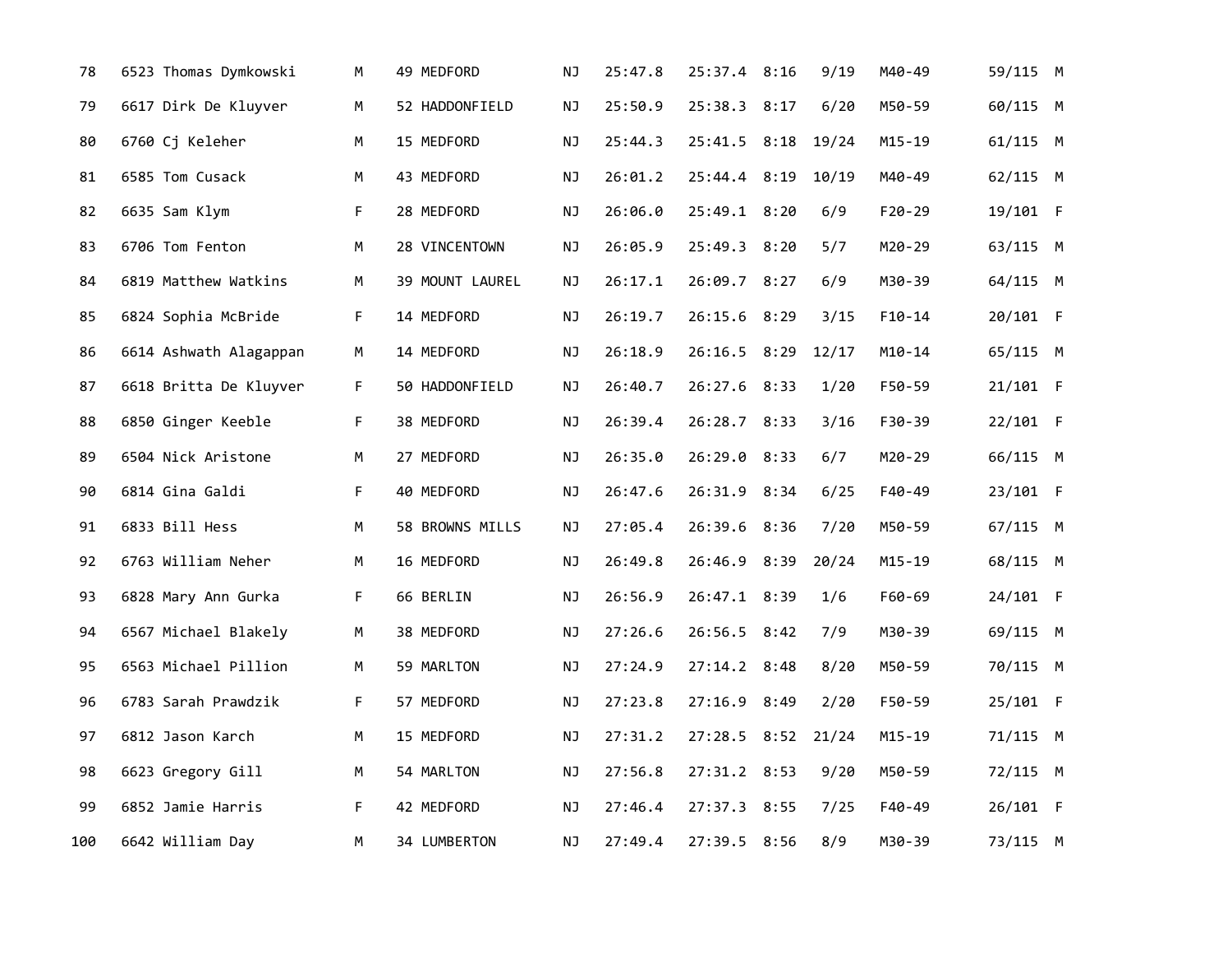#### Page 5 and 2012 and 2012 and 2012 and 2012 and 2012 and 2012 and 2012 and 2012 and 2012 and 2012 and 2012 and

# RESULTS - SHOPRITE OF MEDFORD 5K

Timing/Results By Lin-Mark Computer Sports - www.lin-mark.com

| Place Bib# | Name                   |    | Gen Age City        |           | St Guntime | Tagtime            | Pace Div/Tot Div |            | Gen/Tot G  |  |
|------------|------------------------|----|---------------------|-----------|------------|--------------------|------------------|------------|------------|--|
| 101        | 6524 Nicole Orchard    | F  | <b>50 CLEMENTON</b> | ΝJ        | 27:56.7    | 27:40.8 8:56       | 3/20             | F50-59     | $27/101$ F |  |
| 102        | 6712 Rosemary Hartmann | F  | 52 MEDFORD          | <b>NJ</b> | 28:02.8    | 27:55.5 9:01       | 4/20             | F50-59     | 28/101 F   |  |
| 103        | 6846 Shepherd Graver   | M  | 10 MEDFORD          | NJ        | 28:05.8    | 28:02.7 9:03       | 13/17            | $M10-14$   | 74/115 M   |  |
| 104        | 6556 Jacob MacKiewicz  | M  | 9 MEDFORD           | NJ        | 28:31.6    | 28:10.4 9:06       | 3/4              | M9&UNDER   | 75/115 M   |  |
| 105        | 6801 Vera Stek         | F. | 67 EGG HARBOR CITY  | NJ        | 28:18.2    | 28:12.1 9:06       | 2/6              | F60-69     | 29/101 F   |  |
| 106        | 6831 Joanna Hellman    | F  | 62 MEDFORD          | NJ        | 28:33.4    | 28:12.8 9:07       | 3/6              | F60-69     | 30/101 F   |  |
| 107        | 6830 Daniel Colden     | M  | 15 MEDFORD          | NJ        | 28:21.9    | 28:20.0 9:09       | 22/24            | $M15 - 19$ | 76/115 M   |  |
| 108        | 6653 Heidi Lonardo     | F  | 42 RIVERTON         | NJ        | 28:25.5    | 28:20.2 9:09       | 8/25             | F40-49     | 31/101 F   |  |
| 109        | 6613 Anika Alagappan   | F  | 10 MEDFORD          | <b>NJ</b> | 28:42.8    | 28:27.7 9:11       | 4/15             | $F10-14$   | 32/101 F   |  |
| 110        | 6594 Jamie Megonigal   | F. | 35 MEDFORD          | <b>NJ</b> | 28:40.0    | 28:31.4 9:13       | 4/16             | F30-39     | 33/101 F   |  |
| 111        | 6620 Kim Mortensen     | М  | 70 MEDFORD          | ΝJ        | 29:05.1    | 28:49.0 9:18       | 1/4              | $M70+$     | 77/115 M   |  |
| 112        | 6821 Kelly Scapellato  | F  | 37 VINCENTOWN       | <b>NJ</b> | 29:54.3    | 29:17.6 9:27       | 5/16             | F30-39     | 34/101 F   |  |
| 113        | 6588 Mark Boyd         | M  | 31 VINCENTOWN       | <b>NJ</b> | 29:55.7    | 29:26.9 9:30       | 9/9              | M30-39     | 78/115 M   |  |
| 114        | 6810 Walter Taylor     | M  | 49 WILLINGBORO      | <b>NJ</b> | 29:40.3    | 29:28.2 9:31       | 11/19            | M40-49     | 79/115 M   |  |
| 115        | 6601 Jo An Slominski   | F  | 50 MEDFORD          | NJ        | 29:39.1    | 29:28.3 9:31       | 5/20             | F50-59     | 35/101 F   |  |
| 116        | 6622 Joseph Broderick  | M  | 49 SOMERDALE        | NJ        | 29:53.9    | 29:31.4 9:32 12/19 |                  | M40-49     | 80/115 M   |  |
| 117        | 6560 Mike Vostenak     | M  | 52 DELRAN           | NJ        | 29:43.7    | 29:36.1 9:33       | 10/20            | M50-59     | 81/115 M   |  |
| 118        | 6711 Jean Lizzio       | F  | 67 MARLTON          | NJ        | 30:00.8    | 29:46.4 9:37       | 4/6              | F60-69     | 36/101 F   |  |
| 119        | 6841 Dennis Murrray    | M  | 68 MOUNT HOLLY      | <b>NJ</b> | 30:05.3    | 29:50.7 9:38       | 6/11             | M60-69     | 82/115 M   |  |
| 120        | 6714 Brian Gilmartin   | M  | 42 MARLTON          | <b>NJ</b> | 30:07.0    | 29:51.4 9:38 13/19 |                  | M40-49     | 83/115 M   |  |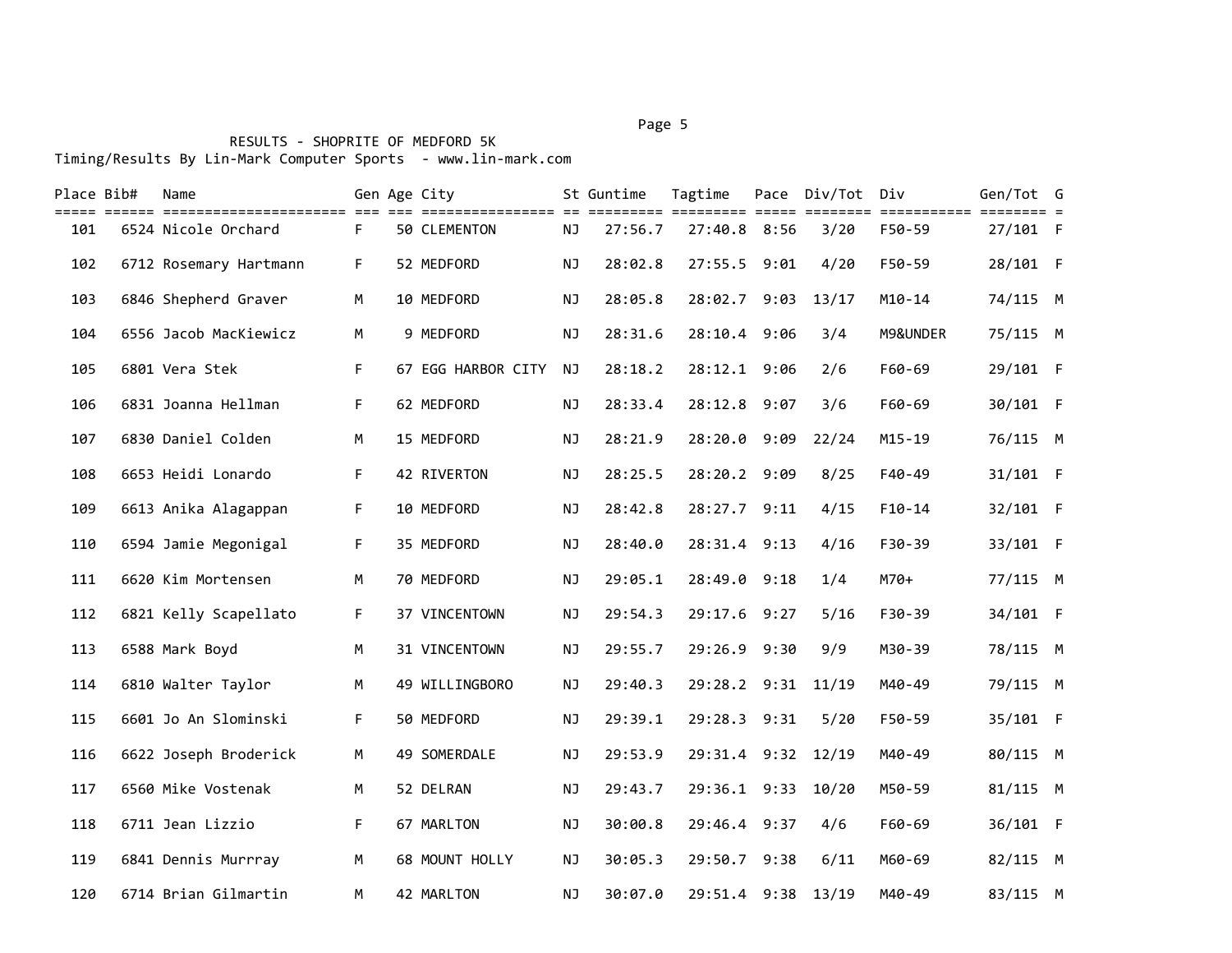| 121 | 6774 Alex Haver       | М  | 18 TABERNACLE | ΝJ  | 30:01.6 | 29:53.2 9:39 23/24 |      |      | M15-19   | 84/115 M |  |
|-----|-----------------------|----|---------------|-----|---------|--------------------|------|------|----------|----------|--|
| 122 | 6509 Liv Martino      |    | 13 MEDFORD    | ΝJ  | 30:13.6 | 29:59.1 9:41       |      | 5/15 | F10-14   | 37/101 F |  |
| 123 | 6508 Sara Martino     |    | 42 MEDFORD    | NJ. | 30:13.6 | 30:00.0            | 9:41 | 9/25 | F40-49   | 38/101 F |  |
| 124 | 6516 George McGeehan  | M  | 67 TABERNACLE | ΝJ  | 30:06.1 | 30:00.2 9:41       |      | 7/11 | M60-69   | 85/115 M |  |
| 125 | 6580 Kaitlin Grainger | н. | 28 ALEXANDRIA | VA  | 30:34.2 | 30:02.9 9:42       |      | 7/9  | $F20-29$ | 39/101 F |  |

### Page 6 and the contract of the contract of the contract of the contract of the contract of the contract of the

| Place Bib# | Name                   |    | Gen Age City   |           | St Guntime | Tagtime             | Pace Div/Tot Div |          | Gen/Tot G |  |
|------------|------------------------|----|----------------|-----------|------------|---------------------|------------------|----------|-----------|--|
| 126        | 6815 Niko Soares       | M  | 15 MEDFORD     | ΝJ        | 30:05.8    | 30:03.1 9:42 24/24  |                  | M15-19   | 86/115 M  |  |
| 127        | 6521 Heather Caldwell  | F. | 51 MEDFORD     | <b>NJ</b> | 30:30.6    | 30:09.3 9:44        | 6/20             | F50-59   | 40/101 F  |  |
| 128        | 6527 Wendy Dymkowski   | F. | 49 MEDFORD     | <b>NJ</b> | 30:26.5    | 30:15.8 9:46        | 10/25            | F40-49   | 41/101 F  |  |
| 129        | 6641 Bob Schwartz      | М  | 59 SWEDESBORO  | <b>NJ</b> | 30:37.2    | 30:24.8 9:49        | 11/20            | M50-59   | 87/115 M  |  |
| 130        | 6583 Caelinn Cusack    | F. | 9 MEDFORD      | <b>NJ</b> | 31:10.8    | 30:30.2 9:51        | 2/5              | F9&UNDER | 42/101 F  |  |
| 131        | 6582 Christine Cusack  | F. | 43 MEDFORD     | <b>NJ</b> | 31:12.0    | 30:32.5 9:52 11/25  |                  | F40-49   | 43/101 F  |  |
| 132        | 6518 Mark Uscinowicz   | М  | 47 VINCENTOWN  | ΝJ        | 30:49.5    | 30:33.6 9:52 14/19  |                  | M40-49   | 88/115 M  |  |
| 133        | 6621 Belem Ojeda       | F. | 36 ATCO        | <b>NJ</b> | 31:03.6    | 30:43.5 9:55        | 6/16             | F30-39   | 44/101 F  |  |
| 134        | 6522 Lawrence Caldwell | M  | 57 MEDFORD     | <b>NJ</b> | 31:08.5    | 30:46.3 9:56 12/20  |                  | M50-59   | 89/115 M  |  |
| 135        | 6811 Isaiah Taylor     | M  | 13 WILLINGBORO | <b>NJ</b> | 31:06.4    | 30:53.4 9:58 14/17  |                  | M10-14   | 90/115 M  |  |
| 136        | 6515 Lisa Dalton       | F  | 48 WEST BERLIN | ΝJ        | 30:58.5    | 30:53.8 9:58 12/25  |                  | F40-49   | 45/101 F  |  |
| 137        | 6579 Erin Peterson     | F. | 28 HARTFORD    | CT        | 31:28.2    | 30:56.9 9:59        | 8/9              | F20-29   | 46/101 F  |  |
| 138        | 6603 Stephen Agliano   | M  | 56 MARLTON     | <b>NJ</b> | 31:23.7    | 31:03.9 10:02 13/20 |                  | M50-59   | 91/115 M  |  |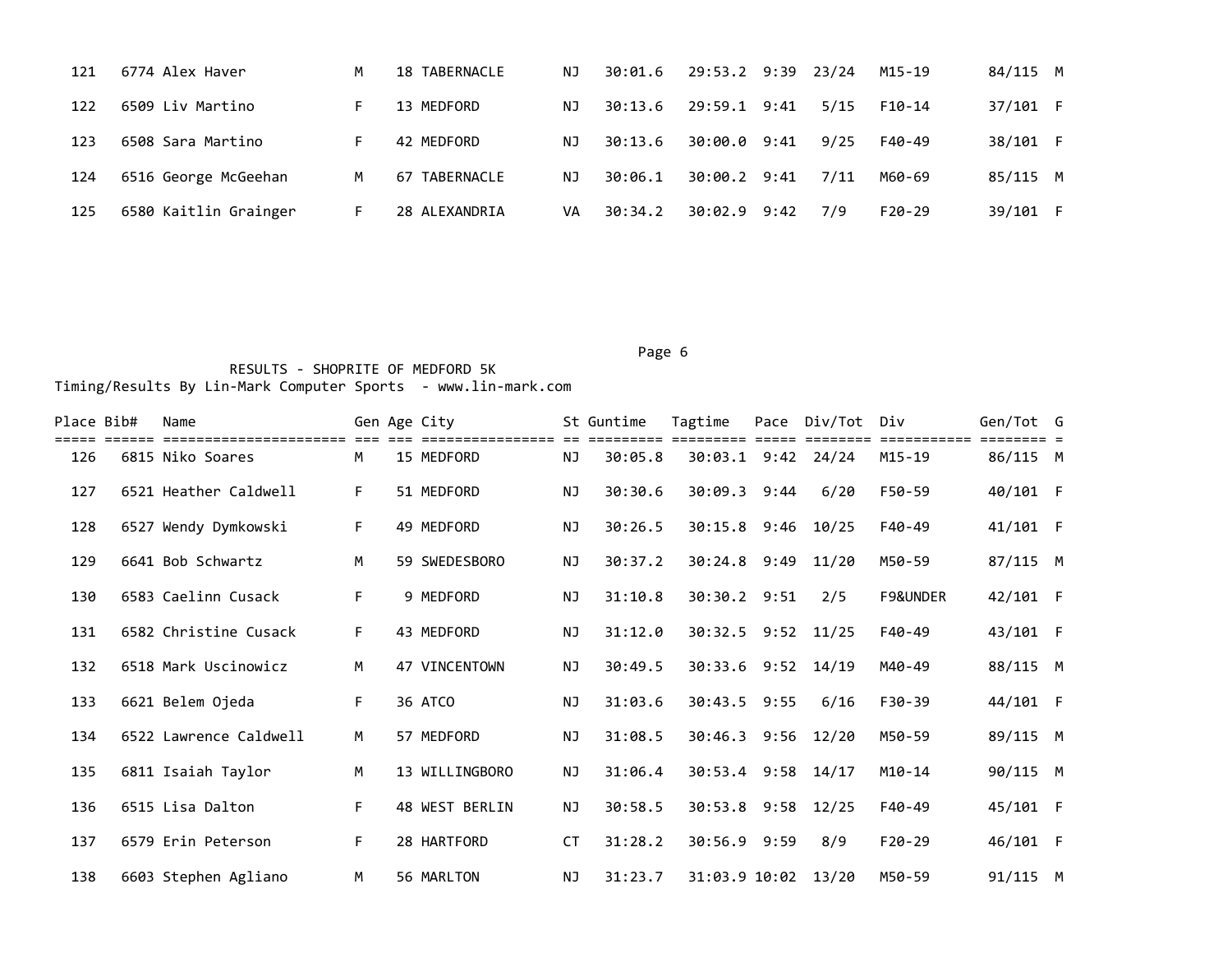| 139 | 6612 Alagappan Vellaiyan | M  | 47 MEDFORD             | <b>NJ</b> | 31:21.6 | 31:06.6 10:03 | 15/19 | M40-49   | 92/115 M |  |
|-----|--------------------------|----|------------------------|-----------|---------|---------------|-------|----------|----------|--|
| 140 | 6531 Beth Hill           | F. | 38 MEDFORD             | <b>NJ</b> | 31:25.0 | 31:07.5 10:03 | 7/16  | F30-39   | 47/101 F |  |
| 141 | 6703 Tom Bennett         | M  | 62 ALLENTOWN           | <b>NJ</b> | 31:35.1 | 31:12.7 10:05 | 8/11  | M60-69   | 93/115 M |  |
| 142 | 6568 Rhonda Maloney      | F. | 52 CRANBERRY TOWNSH PA |           | 31:24.2 | 31:14.5 10:05 | 7/20  | F50-59   | 48/101 F |  |
| 143 | 6570 Paige Peterson      | F. | 33 MEDFORD             | <b>NJ</b> | 31:58.2 | 31:14.8 10:05 | 8/16  | F30-39   | 49/101 F |  |
| 144 | 6597 Jessica Anastasi    | F. | 46 MARLTON             | <b>NJ</b> | 31:59.0 | 31:14.9 10:05 | 13/25 | F40-49   | 50/101 F |  |
| 145 | 6705 Brian Ciotti        | M  | 14 MEDFORD             | <b>NJ</b> | 31:19.5 | 31:17.2 10:06 | 15/17 | $M10-14$ | 94/115 M |  |
| 146 | 6625 Rich Grabowski      | M  | 45 MEDFORD             | <b>NJ</b> | 31:34.3 | 31:17.9 10:06 | 16/19 | M40-49   | 95/115 M |  |
| 147 | 6772 Nicole Kramer       | F. | <b>36 CLEMENTON</b>    | <b>NJ</b> | 31:24.1 | 31:24.1 10:08 | 9/16  | F30-39   | 51/101 F |  |
| 148 | 6794 Olivia Kramer       | F. | 8 CLEMENTON            | <b>NJ</b> | 31:24.5 | 31:24.5 10:08 | 3/5   | F9&UNDER | 52/101 F |  |
| 149 | 6636 Jolene Steele       | F. | <b>48 VINCENTOWN</b>   | <b>NJ</b> | 31:44.5 | 31:30.7 10:10 | 14/25 | F40-49   | 53/101 F |  |
| 150 | 6782 Ann Wolf            | F  | 63 MARLTON             | <b>NJ</b> | 31:49.3 | 31:35.1 10:12 | 5/6   | F60-69   | 54/101 F |  |

#### Page 7

| Place Bib# | Name                |    | Gen Age City        |    | St Guntime | Tagtime             | Pace Div/Tot Div |        | Gen/Tot G |  |
|------------|---------------------|----|---------------------|----|------------|---------------------|------------------|--------|-----------|--|
| 151        | 6547 Anna Bardunias | F. | 11 CHERRY HILL      | ΝJ | 31:55.0    | 31:45.4 10:15       | 6/15             | F10-14 | 55/101 F  |  |
| 152        | 6769 Sandra Kramer  | F. | 63 CLEMENTON        | ΝJ | 31:48.0    | 31:48.0 10:16       | 6/6              | F60-69 | 56/101 F  |  |
| 153        | 6771 Dominic Kramer | M  | <b>10 CLEMENTON</b> | ΝJ | 31:49.0    | 31:49.0 10:16       | 16/17            | M10-14 | 96/115 M  |  |
| 154        | 6631 Robert Ellis   | м  | 76 MEDFORD          | ΝJ | 32:03.2    | 31:50.8 10:17       | 2/4              | M70+   | 97/115 M  |  |
| 155        | 6626 Kenneth Allen  | M  | 57 SICKLERVILLE     | ΝJ | 32:20.1    | 31:56.2 10:19       | 14/20            | M50-59 | 98/115 M  |  |
| 156        | 6643 Chuck Bendixen | M  | 51 MEDFORD          | ΝJ | 32:21.0    | 32:05.6 10:22 15/20 |                  | M50-59 | 99/115 M  |  |
| 157        | 6644 Katie Freund   | F. | 13 MEDFORD          | ΝJ | 32:21.8    | 32:05.6 10:22       | 7/15             | F10-14 | 57/101 F  |  |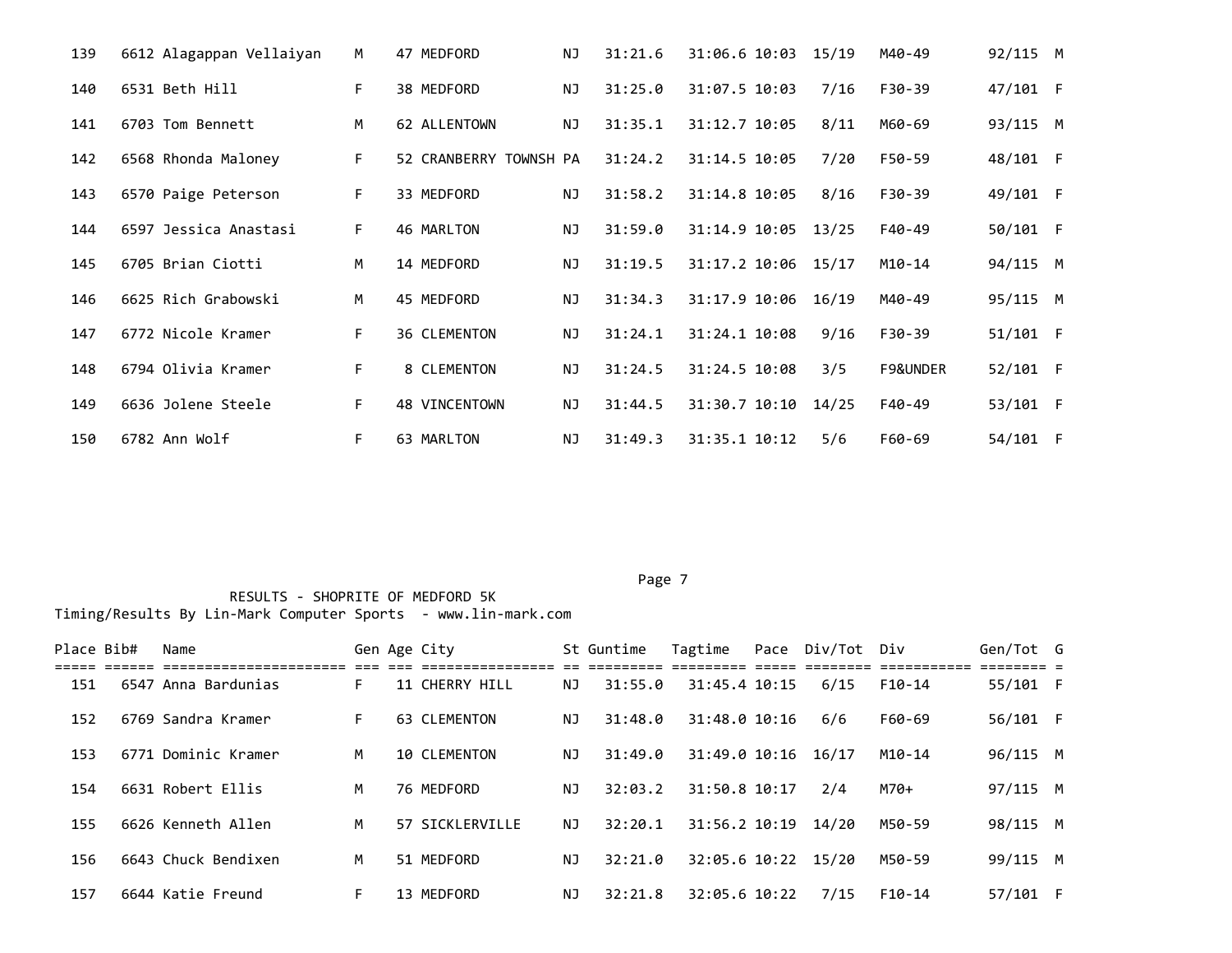| 158 | 6784 Vera Soares          | F. | 44 MEDFORD      | <b>NJ</b> | 32:27.6 | 32:19.9 10:26 15/25 |       | F40-49   | 58/101 F  |  |
|-----|---------------------------|----|-----------------|-----------|---------|---------------------|-------|----------|-----------|--|
| 159 | 6834 Jon Janowicz         | M  | 53 RIVERTON     | <b>NJ</b> | 32:50.0 | 32:27.9 10:29       | 16/20 | M50-59   | 100/115 M |  |
| 160 | 6707 Renee Janowicz       | F. | 51 RIVERTON     | <b>NJ</b> | 32:50.1 | 32:28.0 10:29       | 8/20  | F50-59   | 59/101 F  |  |
| 161 | 6639 Jessica Wojnar       | F  | 13 RIVERTON     | NJ        | 32:46.9 | 32:41.3 10:33       | 8/15  | $F10-14$ | 60/101 F  |  |
| 162 | 6780 Michael Yanak        | M  | 56 MOUNT LAUREL | ΝJ        | 33:09.5 | 32:42.0 10:33       | 17/20 | M50-59   | 101/115 M |  |
| 163 | 6766 Sofia Recinto        | F. | 11 MARLTON      | ΝJ        | 32:50.7 | 32:42.5 10:34       | 9/15  | $F10-14$ | 61/101 F  |  |
| 164 | 6616 Claire Ringel        | F. | 58 MARLTON      | <b>NJ</b> | 33:10.6 | 32:43.1 10:34       | 9/20  | F50-59   | 62/101 F  |  |
| 165 | 6715 Alexa Von Hohenstein | F. | 11 MARLTON      | <b>NJ</b> | 32:51.2 | 32:43.2 10:34       | 10/15 | $F10-14$ | 63/101 F  |  |
| 166 | 6855 Ed Crane             | M  | 66 MEDFORD      | NJ.       | 33:22.0 | 33:04.3 10:41       | 9/11  | M60-69   | 102/115 M |  |
| 167 | 6629 Diane Hardies        | F. | 73 MARLTON      | <b>NJ</b> | 33:29.7 | 33:14.3 10:44       | 1/1   | $F70+$   | 64/101 F  |  |
| 168 | 6589 Sherri McGowan       | F  | 34 MEDFORD      | <b>NJ</b> | 33:38.8 | 33:15.8 10:44       | 10/16 | F30-39   | 65/101 F  |  |
| 169 | 6555 Craig MacKiewicz     | M  | 42 MEDFORD      | NJ        | 33:49.2 | 33:27.8 10:48       | 17/19 | M40-49   | 103/115 M |  |
| 170 | 6853 Ted Salkin           | M  | 60 MEDFORD      | <b>NJ</b> | 33:49.5 | 33:30.8 10:49       | 10/11 | M60-69   | 104/115 M |  |
| 171 | 6517 Donna Uscinowicz     | F. | 47 VINCENTOWN   | NJ        | 34:03.0 | 33:47.5 10:55       | 16/25 | F40-49   | 66/101 F  |  |
| 172 | 6565 Rex Jacobs           | M  | 12 MEDFORD      | NJ        | 34:00.6 | 33:56.4 10:57       | 17/17 | $M10-14$ | 105/115 M |  |
| 173 | 6704 Michael Fejko        | M  | 53 VINCENTOWN   | <b>NJ</b> | 34:58.2 | 34:31.8 11:09       | 18/20 | M50-59   | 106/115 M |  |
| 174 | 6632 Karen Froberg-Fejko  | F. | 56 VINCENTOWN   | ΝJ        | 34:58.3 | 34:32.4 11:09       | 10/20 | F50-59   | 67/101 F  |  |
| 175 | 6842 Chris Horn           | F. | 55 VINCENTOWN   | ΝJ        | 34:59.7 | 34:40.1 11:11 11/20 |       | F50-59   | 68/101 F  |  |

 RESULTS - SHOPRITE OF MEDFORD 5K Timing/Results By Lin-Mark Computer Sports - www.lin-mark.com

Page 8 and 2012 and 2012 and 2012 and 2012 and 2012 and 2012 and 2012 and 2012 and 2012 and 2012 and 2012 and

Place Bib# Name Thame Gen Age City St Guntime Tagtime Pace Div/Tot Div Gen/Tot G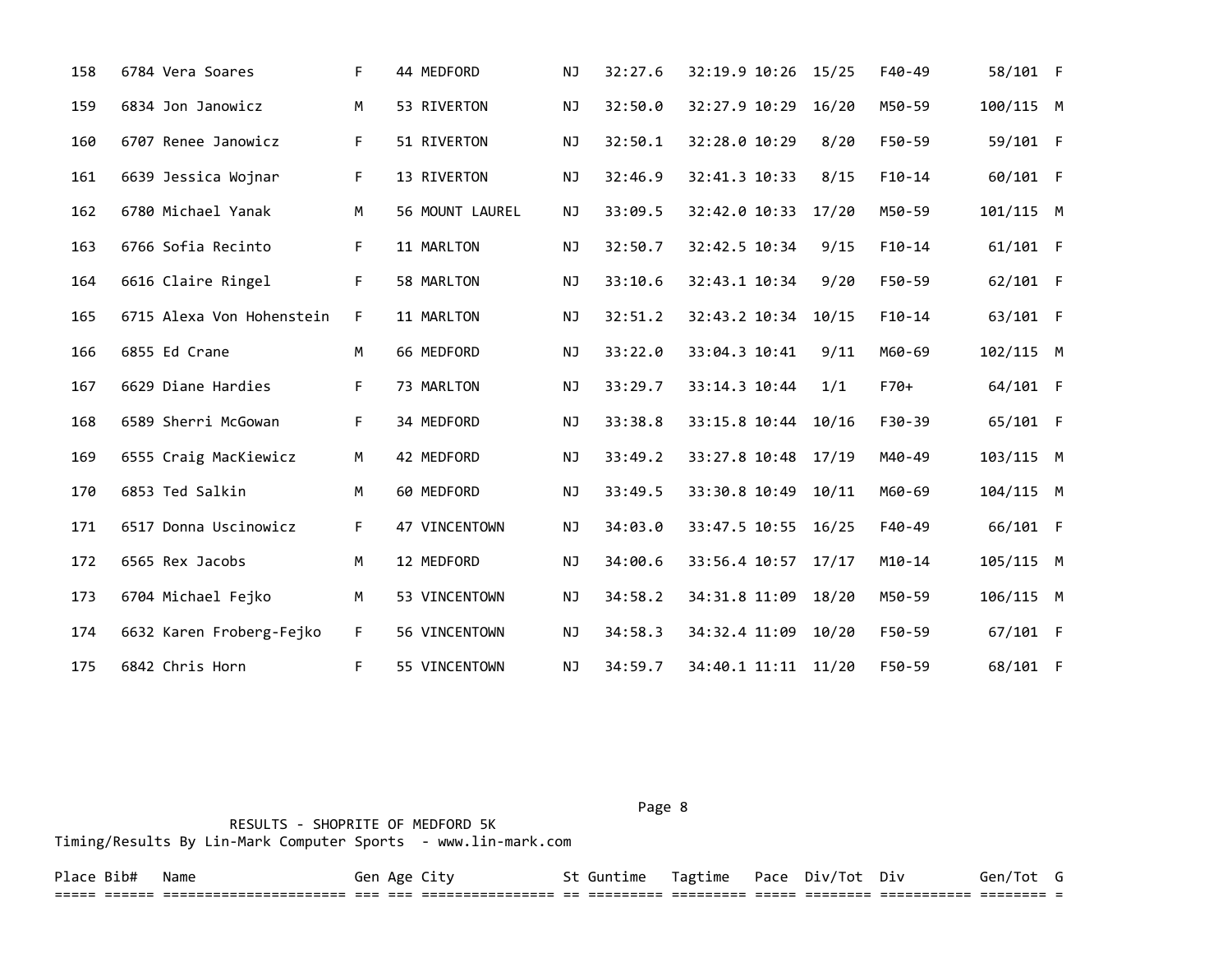| 176 | 6544 Melissa Filippone        | F. | 39 NORTH BRUNSWICK | ΝJ        | 35:04.3 | 34:46.2 11:13 11/16 |       | F30-39   | 69/101 F  |  |
|-----|-------------------------------|----|--------------------|-----------|---------|---------------------|-------|----------|-----------|--|
| 177 | 6820 Olivia Watkins           | F  | 11 MOUNT LAUREL    | ΝJ        | 35:06.3 | 34:59.5 11:18 11/15 |       | $F10-14$ | 70/101 F  |  |
| 178 | 6785 Megan Dungee             | F. | 10 MEDFORD         | NJ        | 35:24.3 | 35:17.2 11:23 12/15 |       | $F10-14$ | 71/101 F  |  |
| 179 | 6709 Michele Kennedy          | F. | 53 VINCENTOWN      | ΝJ        | 35:44.1 | 35:25.1 11:26 12/20 |       | F50-59   | 72/101 F  |  |
| 180 | 6708 Kate Tasch               | F. | 54 VINCENTOWN      | ΝJ        | 35:43.9 | 35:25.4 11:26 13/20 |       | F50-59   | 73/101 F  |  |
| 181 | 6822 Hazel Dennison           | F. | 56 MEDFORD         | ΝJ        | 36:11.6 | 35:38.6 11:30 14/20 |       | F50-59   | 74/101 F  |  |
| 182 | 6843 Ryan Graver              | F. | 40 MEDFORD         | NJ        | 35:50.7 | 35:39.8 11:31 17/25 |       | F40-49   | 75/101 F  |  |
| 183 | 6577 Katie Leahy              | F  | 34 MEDFORD         | ΝJ        | 36:45.4 | 36:28.0 11:46 12/16 |       | F30-39   | 76/101 F  |  |
| 184 | 6546 Isabella Bardunias       | F. | 13 CHERRY HILL     | ΝJ        | 36:42.2 | 36:32.9 11:48 13/15 |       | $F10-14$ | 77/101 F  |  |
| 185 | 6545 Antoinette Shields       | F. | 39 CHERRY HILL     | ΝJ        | 36:42.6 | 36:33.0 11:48 13/16 |       | F30-39   | 78/101 F  |  |
| 186 | 6781 Donna Healey             | F. | 56 WEST CHESTER    | PA        | 37:26.3 | 36:58.2 11:56 15/20 |       | F50-59   | 79/101 F  |  |
| 187 | 6777 Eleni Glynos             | F. | 17 MOORESTOWN      | NJ        | 37:26.1 | 36:59.2 11:56       | 4/4   | $F15-19$ | 80/101 F  |  |
| 188 | 6514 Kelly Gervasi            | F. | 48 CLEMENTON       | NJ        | 37:07.1 | 37:02.4 11:57       | 18/25 | F40-49   | 81/101 F  |  |
| 189 | 6593 Julia Zallie             | F. | 11 MEDFORD         | ΝJ        | 38:15.2 | 38:00.6 12:16 14/15 |       | $F10-14$ | 82/101 F  |  |
| 190 | 6533 Tracy Roskoph            | F. | 50 MOUNT LAUREL    | ΝJ        | 38:35.5 | 38:10.2 12:19       | 16/20 | F50-59   | 83/101 F  |  |
| 191 | 6528 Elizabeth Dickerson-Ke F |    | 50 MARLTON         | ΝJ        | 38:23.8 | 38:12.0 12:20 17/20 |       | F50-59   | 84/101 F  |  |
| 192 | 6566 Bridget Blakely          | F. | 38 MEDFORD         | ΝJ        | 39:41.1 | 39:11.0 12:39 14/16 |       | F30-39   | 85/101 F  |  |
| 193 | 6506 Grace Doron-Goldstein F  |    | 7 COLLINGSWOOD     | ΝJ        | 39:44.6 | 39:32.4 12:46       | 4/5   | F9&UNDER | 86/101 F  |  |
| 194 | 6505 Sarah Doron-Goldstein F  |    | 31 COLLINGSWOOD    | ΝJ        | 39:47.7 | 39:36.0 12:47 15/16 |       | F30-39   | 87/101 F  |  |
| 195 | 6607 Luke Lockhart            | М  | 8 MEDFORD          | <b>NJ</b> | 40:19.7 | 40:19.7 13:01       | 4/4   | M9&UNDER | 107/115 M |  |
| 196 | 6802 David Schintz            | М  | 40 VINCENTOWN      | ΝJ        | 40:45.2 | 40:37.3 13:07 18/19 |       | M40-49   | 108/115 M |  |
| 197 | 6630 Theo Hardies             | М  | 75 MARLTON         | ΝJ        | 42:13.9 | 41:49.6 13:30       | 3/4   | M70+     | 109/115 M |  |
| 198 | 6539 Sam Walls                | M  | 61 COLLINGSWOOD    | ΝJ        | 42:19.9 | 42:00.1 13:33       | 11/11 | M60-69   | 110/115 M |  |
| 199 | 6844 Mat Schembri             | M  | 28 MEDFORD         | ΝJ        | 42:12.0 | 42:06.1 13:35       | 7/7   | M20-29   | 111/115 M |  |
| 200 | 6610                          |    |                    |           | 42:32.4 | 42:16.8 13:39       |       |          |           |  |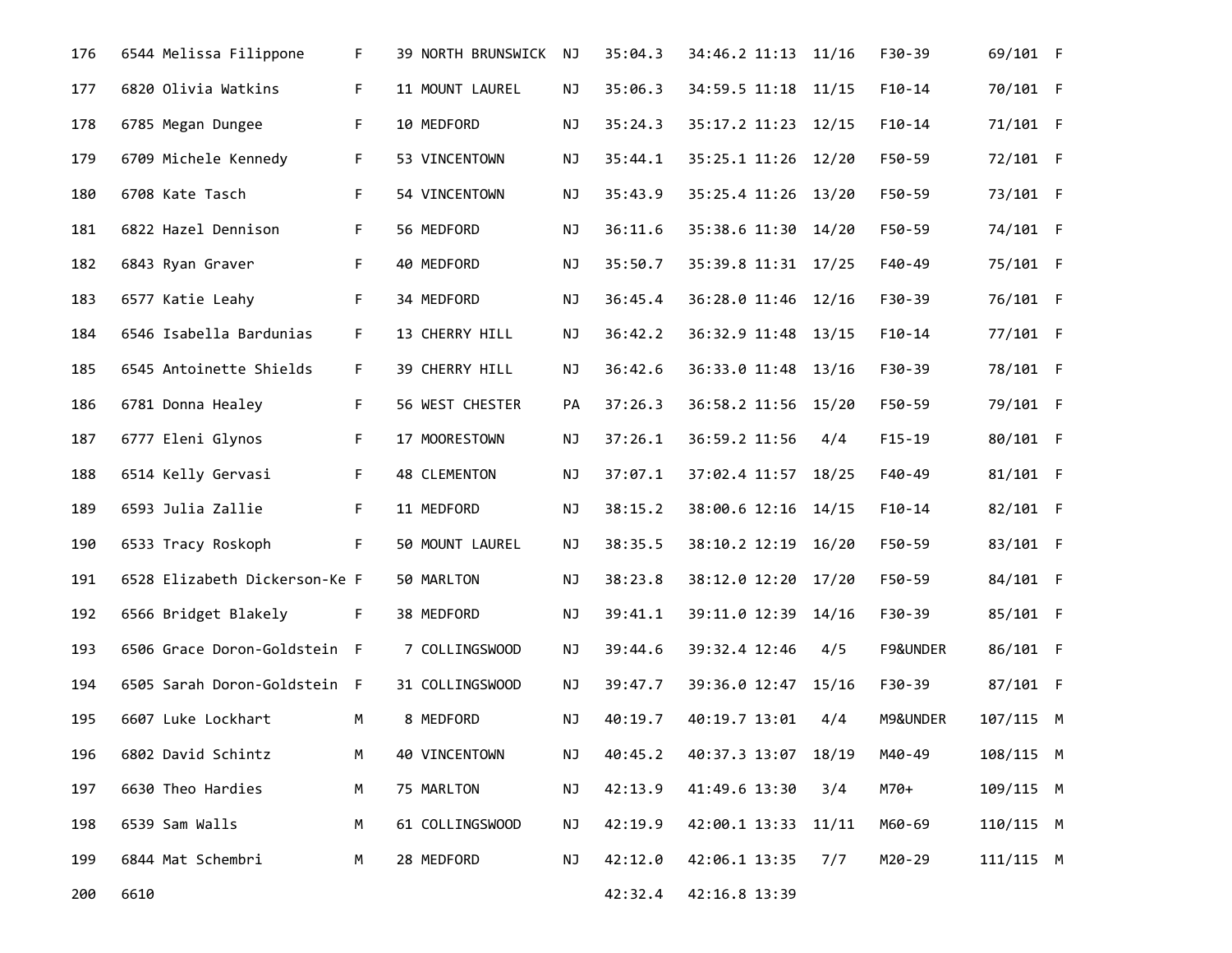# RESULTS - SHOPRITE OF MEDFORD 5K Timing/Results By Lin-Mark Computer Sports - www.lin-mark.com

| Place Bib# |      | Name                   |    | Gen Age City    |           | St Guntime | Tagtime             | Pace Div/Tot | Div      | Gen/Tot G |  |
|------------|------|------------------------|----|-----------------|-----------|------------|---------------------|--------------|----------|-----------|--|
| 201        |      | 6562 Patricia Pillion  | F. | 56 MARLTON      | <b>NJ</b> | 42:55.2    | 42:31.0 13:43 18/20 |              | F50-59   | 88/101 F  |  |
| 202        |      | 6779 Marie Galeno      | F  | 46 MEDFORD      | <b>NJ</b> | 42:52.4    | 42:33.8 13:44       | 19/25        | F40-49   | 89/101 F  |  |
| 203        |      | 6710 Sasha Mortensen   | F  | 47 MEDFORD      | <b>NJ</b> | 42:54.5    | 42:36.1 13:45       | 20/25        | F40-49   | 90/101 F  |  |
| 204        |      | 6554 Abby MacKiewicz   | F. | 7 MEDFORD       | <b>NJ</b> | 45:54.9    | 45:32.7 14:42       | 5/5          | F9&UNDER | 91/101 F  |  |
| 205        |      | 6790 Lisa Muff         | F. | 33 WEST BERLIN  | NJ.       | 46:18.0    | 45:53.1 14:49       | 16/16        | F30-39   | 92/101 F  |  |
| 206        |      | 6553 Ashley MacKiewicz | F. | 41 MEDFORD      | ΝJ        | 46:21.6    | 46:00.1 14:51 21/25 |              | F40-49   | 93/101 F  |  |
| 207        | 6611 |                        |    |                 |           | 46:20.2    | 46:04.3 14:52       |              |          |           |  |
| 208        |      | 6804 Vince Cochrane    | M  | 51 BROWNS MILLS | ΝJ        | 47:47.7    | 47:41.6 15:24 19/20 |              | M50-59   | 112/115 M |  |
| 209        |      | 6803 Theresa Arroyo    | F. | 41 BROWNS MILLS | <b>NJ</b> | 47:48.6    | 47:42.0 15:24 22/25 |              | F40-49   | 94/101 F  |  |
| 210        |      | 6574 Michele Haines    | F  | 49 MEDFORD      | <b>NJ</b> | 48:43.0    | 48:08.6 15:32 23/25 |              | F40-49   | 95/101 F  |  |
| 211        |      | 6526 Al Anderer        | M  | 77 MEDFORD      | NJ        | 50:16.6    | 49:53.2 16:06       | 4/4          | $M70+$   | 113/115 M |  |
| 212        |      | 6767 Jennifer Obrien   | F. | 47 BORDENTOWN   | NJ        | 51:30.8    | 50:30.1 16:18 24/25 |              | F40-49   | 96/101 F  |  |
| 213        |      | 6788 Kayla Muff        | F. | 12 WEST BERLIN  | <b>NJ</b> | 51:42.3    | 51:17.4 16:33 15/15 |              | $F10-14$ | 97/101 F  |  |
| 214        |      | 6510 Rich Salus        | M  | 41 BEVERLY      | <b>NJ</b> | 51:32.0    | 51:26.2 16:36 19/19 |              | M40-49   | 114/115 M |  |
| 215        |      | 6591 David Zallie      | M  | 57 MEDFORD      | <b>NJ</b> | 53:16.7    | 52:30.4 16:57       | 20/20        | M50-59   | 115/115 M |  |
| 216        |      | 6761 Dee Hill          | F  | 53 REMSEN       | <b>NY</b> | 53:15.4    | 52:50.3 17:03       | 19/20        | F50-59   | 98/101 F  |  |
| 217        |      | 6776 Rachel Blatt      | F  | 25 MOORESTOWN   | ΝJ        | 54:42.3    | 54:13.1 17:30       | 9/9          | $F20-29$ | 99/101 F  |  |
| 218        |      | 6778 Vikki Glynos      | F. | 46 MOORESTOWN   | <b>NJ</b> | 54:42.6    | 54:13.6 17:30       | 25/25        | F40-49   | 100/101 F |  |

#### Page 9 - Page 9 - Page 9 - Page 9 - Page 9 - Page 9 - Page 9 - Page 9 - Page 9 - Page 9